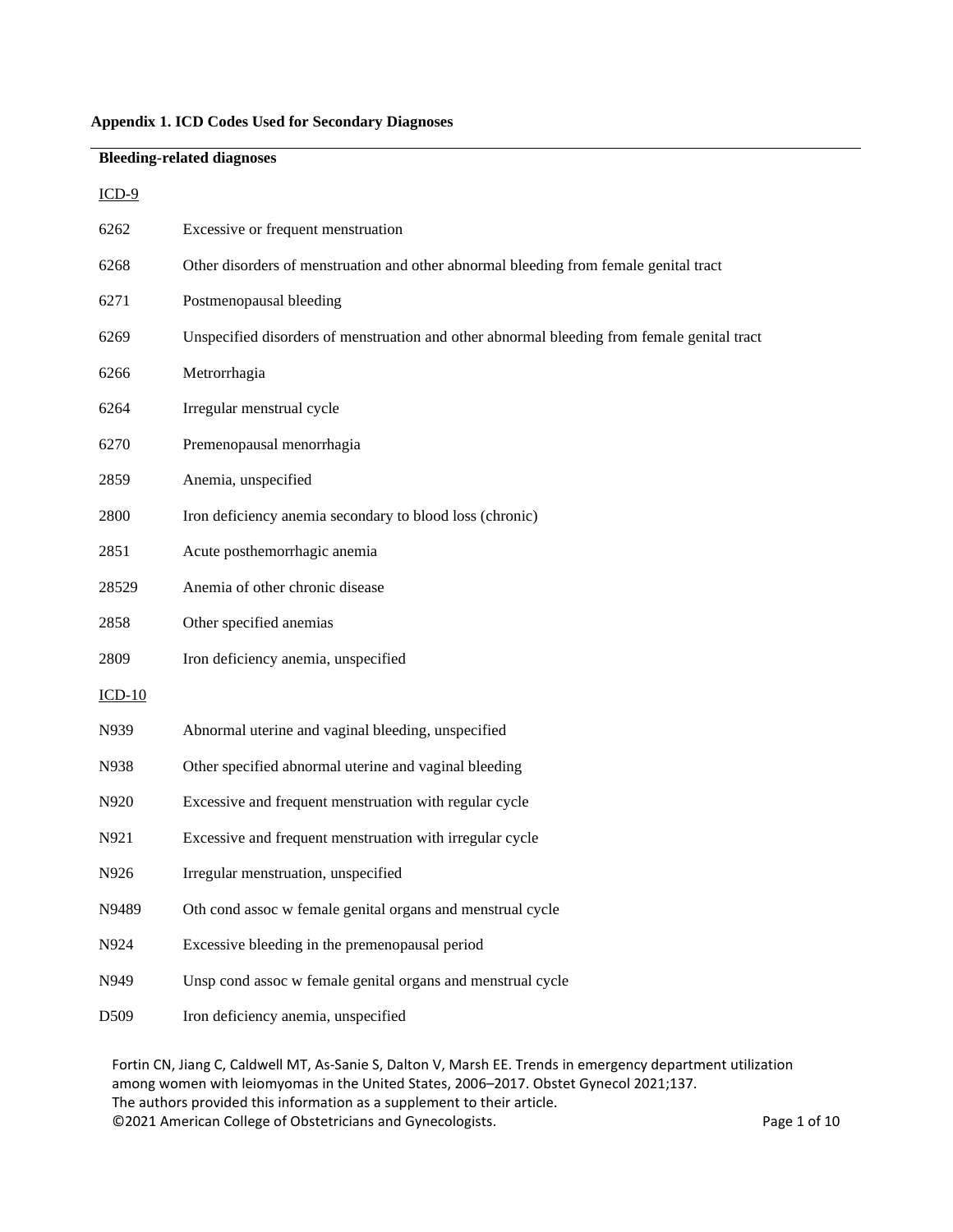- D500 Iron deficiency anemia secondary to blood loss (chronic)
- D649 Anemia, unspecified
- D6489 Other specified anemias
- D62 Acute posthemorrhagic anemia

### **Pain-related diagnoses**

ICD-9

| 78900    | Abdominal pain, unspecified site           |
|----------|--------------------------------------------|
| 78909    | Abdominal pain, other specified site       |
| 78903    | Abdominal pain, right lower quadrant       |
| 78904    | Abdominal pain, left lower quadrant        |
| 6253     | Dysmenorrhea                               |
| 78907    | Abdominal pain, generalized                |
| 78906    | Abdominal pain, epigastric                 |
| 78901    | Abdominal pain, right upper quadrant       |
| 78905    | Abdominal pain, periumbilic                |
| 78969    | Abdominal tenderness, other specified site |
| $ICD-10$ |                                            |
| R102     | Pelvic and perineal pain                   |
| R109     | Unspecified abdominal pain                 |
| R1030    | Lower abdominal pain, unspecified          |
| R1031    | Right lower quadrant pain                  |
| R1032    | Left lower quadrant pain                   |
|          |                                            |
| R1084    | Generalized abdominal pain                 |
| R1013    | Epigastric pain                            |
| R1011    | Right upper quadrant pain                  |

R1012 Left upper quadrant pain

Fortin CN, Jiang C, Caldwell MT, As-Sanie S, Dalton V, Marsh EE. Trends in emergency department utilization among women with leiomyomas in the United States, 2006–2017. Obstet Gynecol 2021;137. The authors provided this information as a supplement to their article. ©2021 American College of Obstetricians and Gynecologists. Page 2 of 10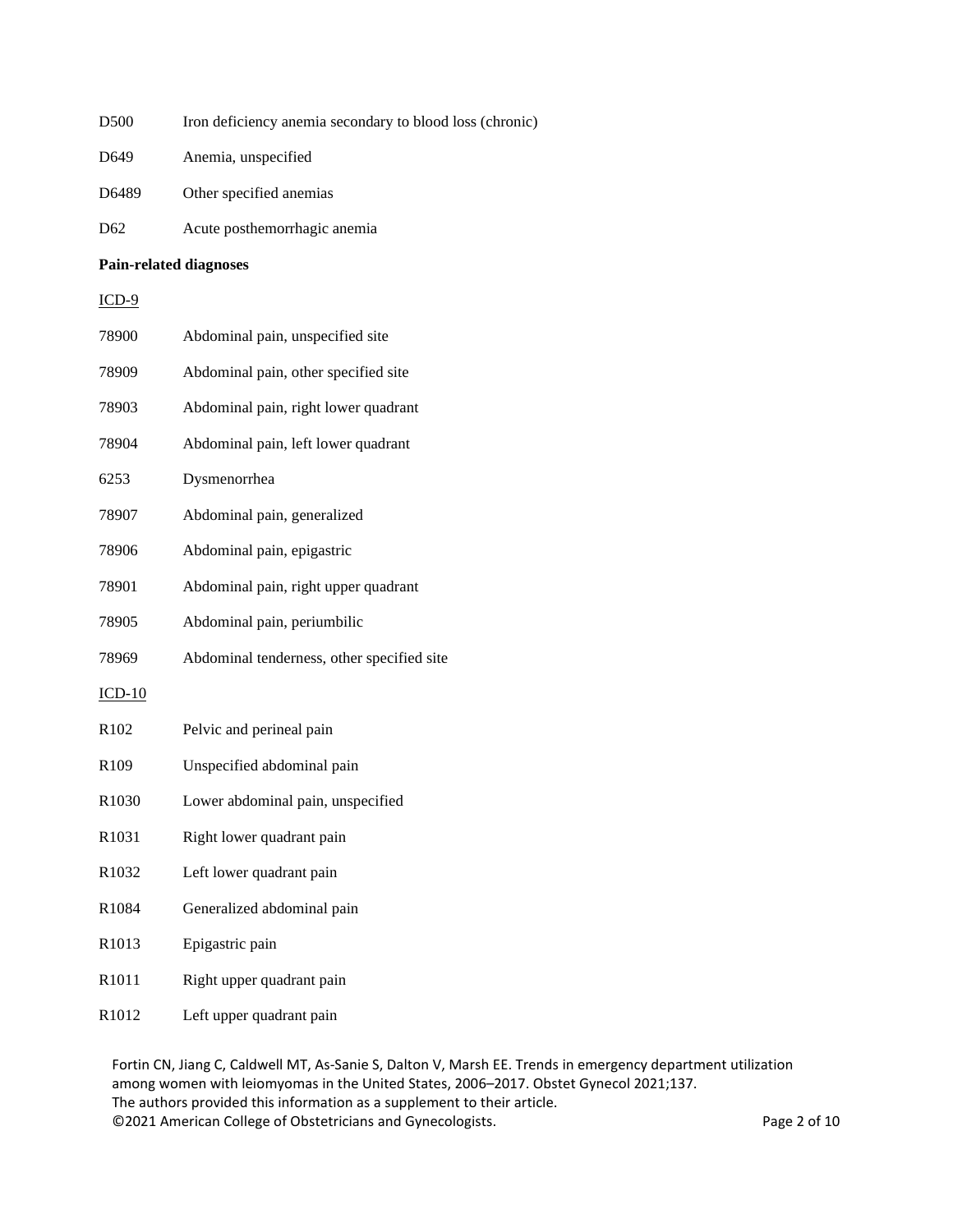| R1033      | Periumbilical pain                                                                                         |
|------------|------------------------------------------------------------------------------------------------------------|
| N946       | Dysmenorrhea, unspecified                                                                                  |
|            | <b>Comorbidities- Hypertension</b>                                                                         |
| $ICD-9$    |                                                                                                            |
| 4019       | Unspecified essential hypertension                                                                         |
| 7962       | Elevated blood pressure reading without diagnosis of hypertension                                          |
| $ICD-10$   |                                                                                                            |
| <b>I10</b> | Essential (primary) hypertension                                                                           |
| R030       | Elevated blood-pressure reading, w/o diagnosis of htn                                                      |
|            | <b>Comorbidities- Tobacco use</b>                                                                          |
| $ICD-9$    |                                                                                                            |
| 3051       | Tobacco use disorder                                                                                       |
| V1582      | Personal history of tobacco use                                                                            |
| $ICD-10$   |                                                                                                            |
| Z720       | Tobacco use                                                                                                |
| F17210     | Nicotine dependence, cigarettes, uncomplicated                                                             |
| F17200     | Nicotine dependence, unspecified, uncomplicated                                                            |
| Z87891     | Personal history of nicotine dependence                                                                    |
|            | <b>Comorbidities-Diabetes/hyperglycemia</b>                                                                |
| $ICD-9$    |                                                                                                            |
| 25000      | Diabetes mellitus without mention of complication, type II or unspecified type, not stated as uncontrolled |
| V5867      | Long-term (current) use of insulin                                                                         |
| $ICD-10$   |                                                                                                            |
| E119       | Type 2 diabetes mellitus without complications                                                             |
| E1165      | Type 2 diabetes mellitus with hyperglycemia                                                                |
| Z794       | Long term (current) use of insulin                                                                         |
|            |                                                                                                            |

Fortin CN, Jiang C, Caldwell MT, As-Sanie S, Dalton V, Marsh EE. Trends in emergency department utilization among women with leiomyomas in the United States, 2006–2017. Obstet Gynecol 2021;137. The authors provided this information as a supplement to their article. ©2021 American College of Obstetricians and Gynecologists. Page 3 of 10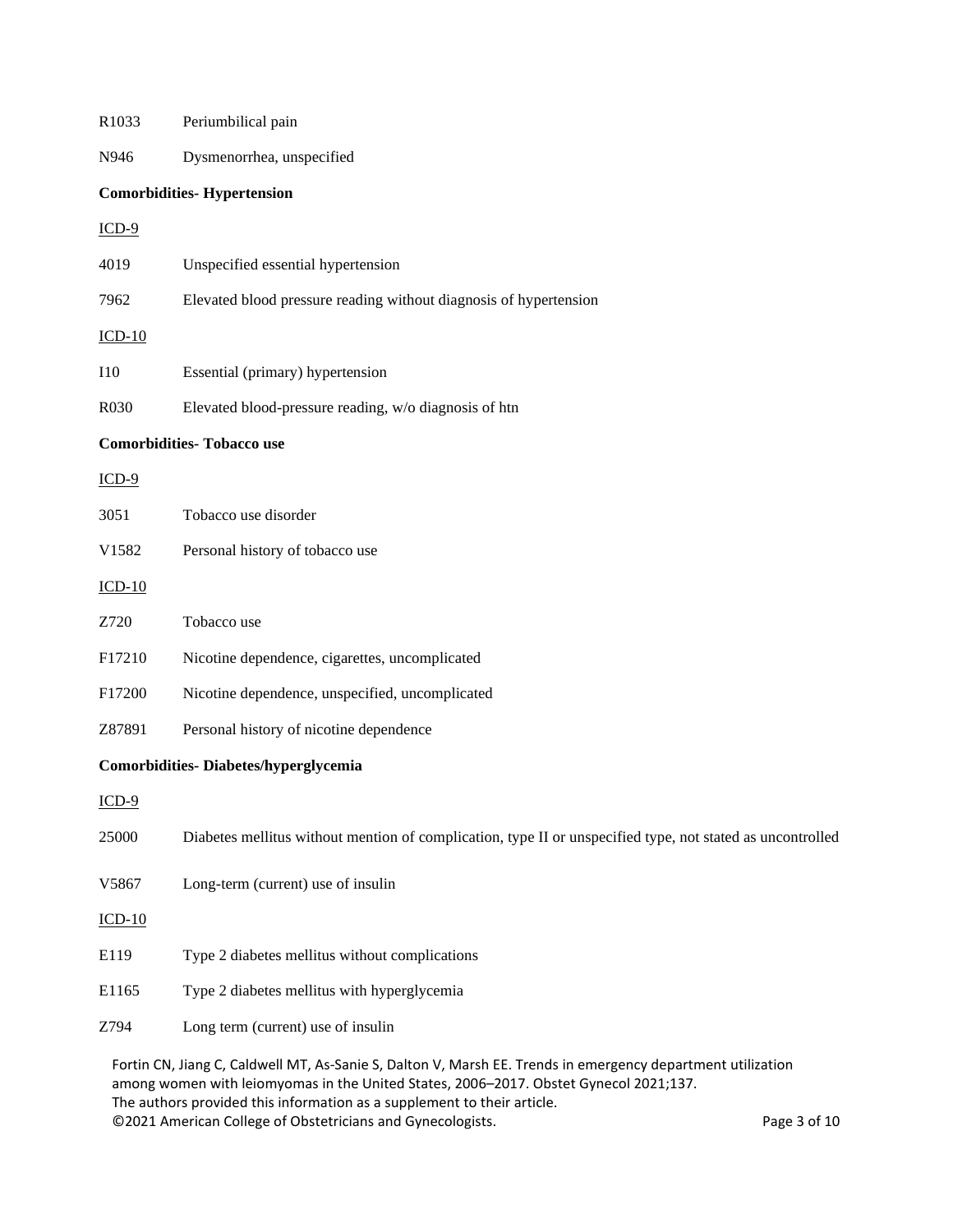- R739 Hyperglycemia, unspecified
- Z7984 Long term (current) use of oral hypoglycemic drugs

ICD, International Classification of Diseases.

Fortin CN, Jiang C, Caldwell MT, As-Sanie S, Dalton V, Marsh EE. Trends in emergency department utilization among women with leiomyomas in the United States, 2006–2017. Obstet Gynecol 2021;137. The authors provided this information as a supplement to their article. ©2021 American College of Obstetricians and Gynecologists. Page 4 of 10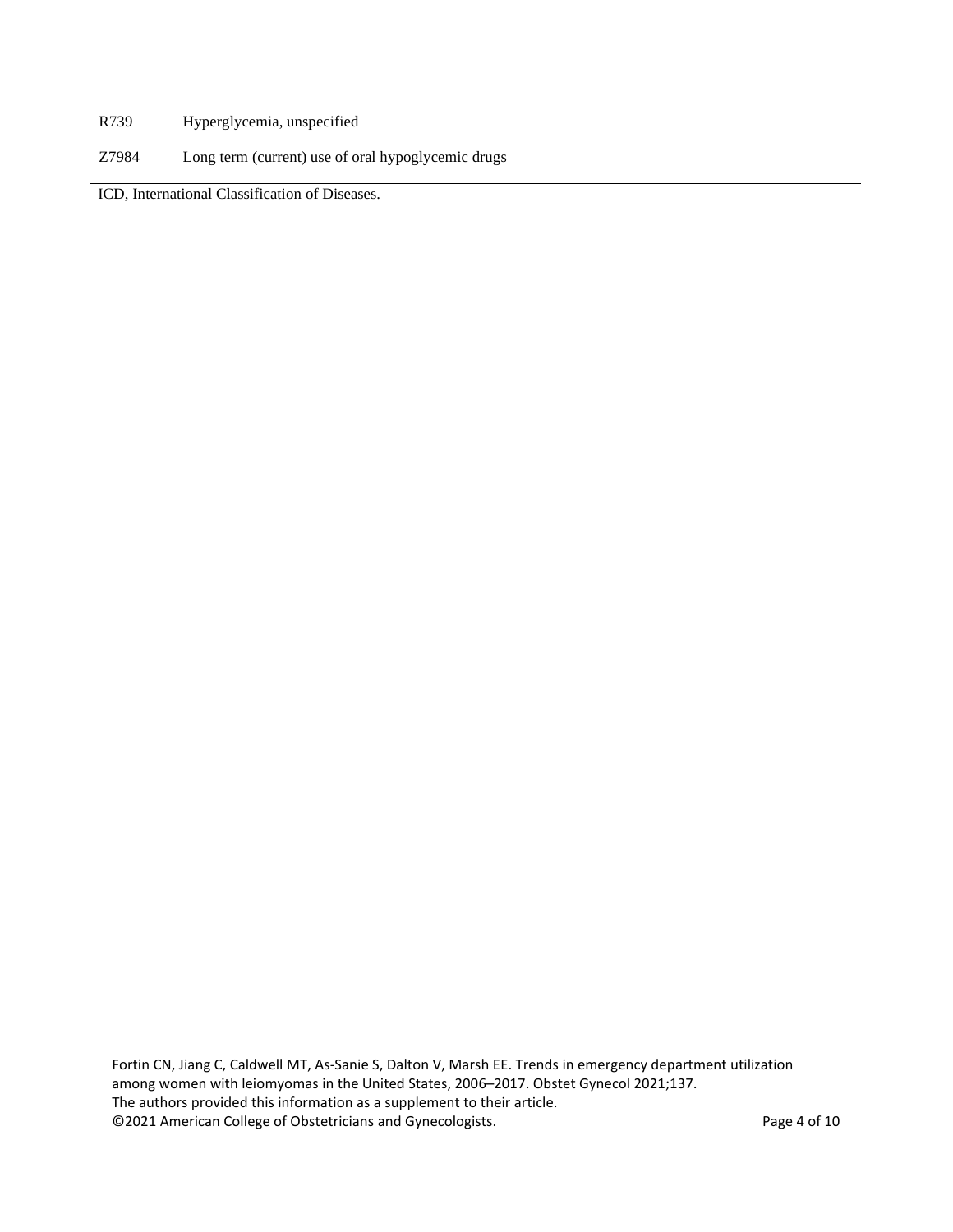# **Appendix 2. CPT Codes Used**

# **Chemistry studies**

| 80053 | Comprehensive Metabolic Panel                                           |
|-------|-------------------------------------------------------------------------|
| 80048 | Basic Metabolic Panel (Calcium, Total) - Organ/Disease Oriented Panels  |
| 80076 | Organ/Disease Oriented Panels - Liver Function                          |
| 82565 | <b>Blood Creatinine Chemistry Procedure</b>                             |
| 84075 | Alkaline Phosphatase Chemistry Procedures                               |
| 82947 | <b>Fasting Glucose - Chemistry Procedures</b>                           |
| 83735 | <b>Magnesium Chemistry Procedures</b>                                   |
| 84155 | Protein, Total; Serum, Plasma, or Whole Blood; Chemistry Procedures     |
| 80047 | Basic Metabolic Panel (Calcium, Ionized) - Organ/Disease Oriented Panel |
| 84520 | Urea Nitrogen Chemistry Procedure                                       |
| 84132 | <b>Potassium Chemistry Procedure</b>                                    |
| 82247 | Bilirubin, Total Chemistry Procedures                                   |
| 82948 | Glucose; Blood, Reagent Strip Chemistry Procedures                      |
| 82150 | Amylase Chemistry Procedure                                             |
| 82435 | <b>Chloride Chemistry Procedure</b>                                     |
| 82962 | <b>Blood Glucose Chemistry Procedures</b>                               |
| 82040 | Albumin Chemistry Procedures                                            |
| 84295 | Sodium Chemistry Procedure                                              |
| 82248 | Bilirubin, Direct Chemistry Procedures                                  |
| 82310 | Calcium, Total Chemistry Procedures                                     |
| 82374 | Carbon Dioxide Chemistry Procedure                                      |
| 80051 | Organ/Disease Oriented Panels - Electrolyte Panel                       |
| 84100 | Phosphorus Inorganic (Phosphate) Chemistry Procedures                   |
| 84450 | Aspartate Aminotransferase (AST) Chemistry Procedures                   |

Fortin CN, Jiang C, Caldwell MT, As-Sanie S, Dalton V, Marsh EE. Trends in emergency department utilization among women with leiomyomas in the United States, 2006–2017. Obstet Gynecol 2021;137. The authors provided this information as a supplement to their article. ©2021 American College of Obstetricians and Gynecologists. Page 5 of 10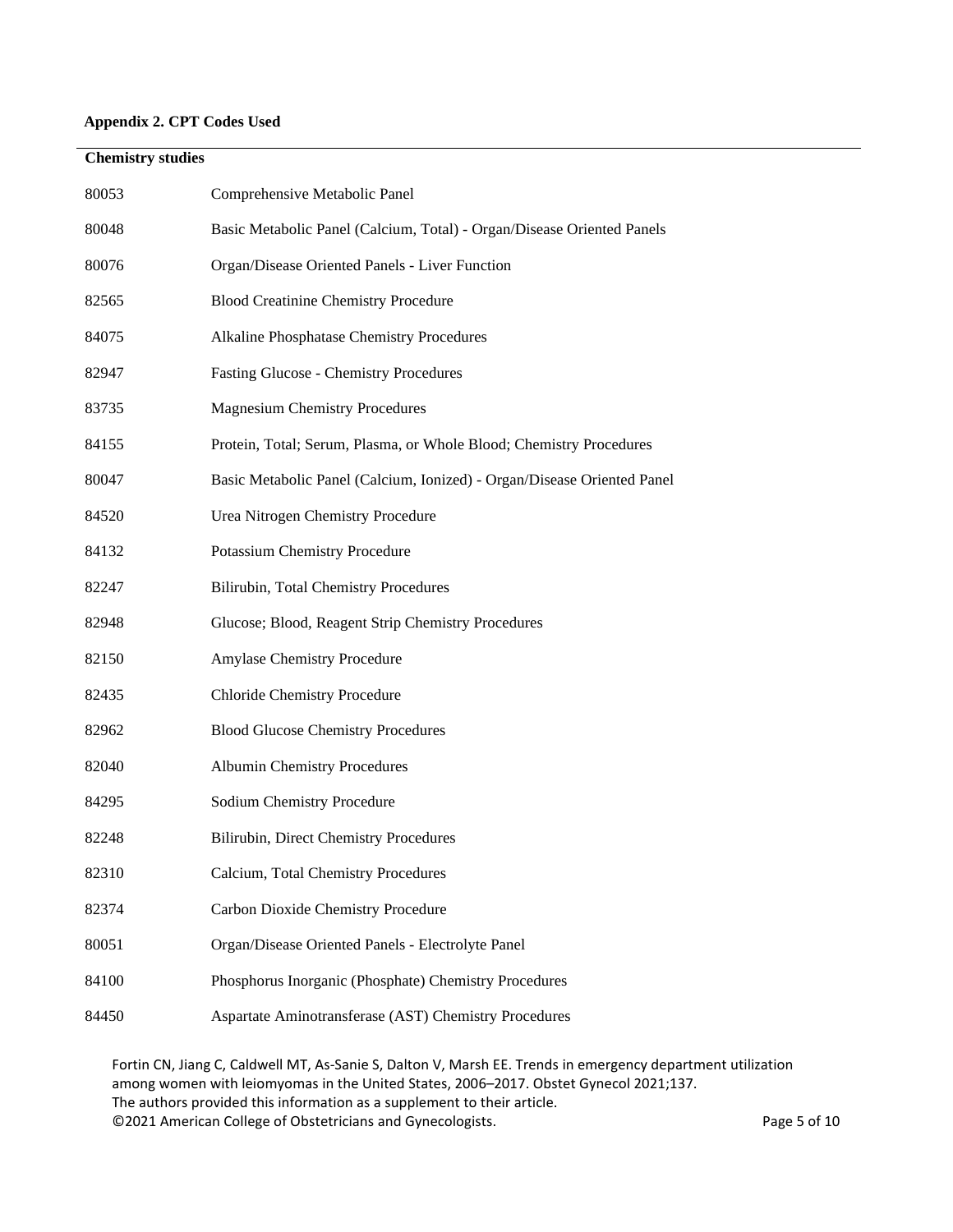| 82977                       | Gamma Glutamyl Transferase Chemistry Procedures                                              |
|-----------------------------|----------------------------------------------------------------------------------------------|
| 84460                       | Alanine Aminotransferase (ALT) Chemistry Procedures                                          |
| 82330                       | Calcium, Ionized Chemistry Procedures                                                        |
| 83690                       | <b>Lipase Chemistry Procedure</b>                                                            |
| <b>Hematologic studies</b>  |                                                                                              |
| 85025                       | Hematology & Coagulation Procedures - Complete Blood Count & automated differential WBC      |
|                             | Count                                                                                        |
| 85027                       | Complete Blood Count                                                                         |
| 85018                       | Hematology & Coagulation Procedures - Blood Count; Hemoglobin                                |
| 85008                       | Hematology & Coagulation Procedures - Blood Count; Blood Smear, Microscopic Exam w/out       |
|                             | Manual Differential WBC Count                                                                |
| 85014                       | Hematology & Coagulation Procedures - Blood Count; Hematocrit                                |
| 85610                       | Hematology & Coagulation Procedures - PT test                                                |
| 85730                       | Hematology & Coagulation Procedures - PTT test                                               |
| 85007                       | Hematology & Coagulation Procedures - Microscopic Blood Smear w/WBC Differential             |
| 85379                       | Hematology & Coagulation Procedures - Fibrin Degradation Products; D-Dimer; Quantitative     |
| Pelvic/abdominal ultrasound |                                                                                              |
| 76830                       | Diagnostic Ultrasound Procedures of Pelvis Non-Ob                                            |
| 76856                       | Diagnostic Ultrasound Procedures of Pelvis Non-Ob; Complete                                  |
| 76775                       | Diagnostic Ultrasound Procedures of Abdomen & Retroperitoneum; US Retroperitoneal, Real Time |
|                             | w/ Image Documentation                                                                       |
| 76817                       | Diagnostic Ultrasound Procedures of Pelvis Ob                                                |
| 76857                       | Diagnostic Ultrasound Procedures of Pelvis Non-Ob; Limited                                   |
| 76705                       | Diagnostic Ultrasound Procedures of Abdomen & Retroperitoneum; Limited                       |
| 76700                       | Diagnostic Ultrasound Procedures of Abdomen & Retroperitoneum; Real Time w/ Image Doc;       |
|                             | Complete                                                                                     |

Fortin CN, Jiang C, Caldwell MT, As-Sanie S, Dalton V, Marsh EE. Trends in emergency department utilization among women with leiomyomas in the United States, 2006–2017. Obstet Gynecol 2021;137. The authors provided this information as a supplement to their article. ©2021 American College of Obstetricians and Gynecologists. Page 6 of 10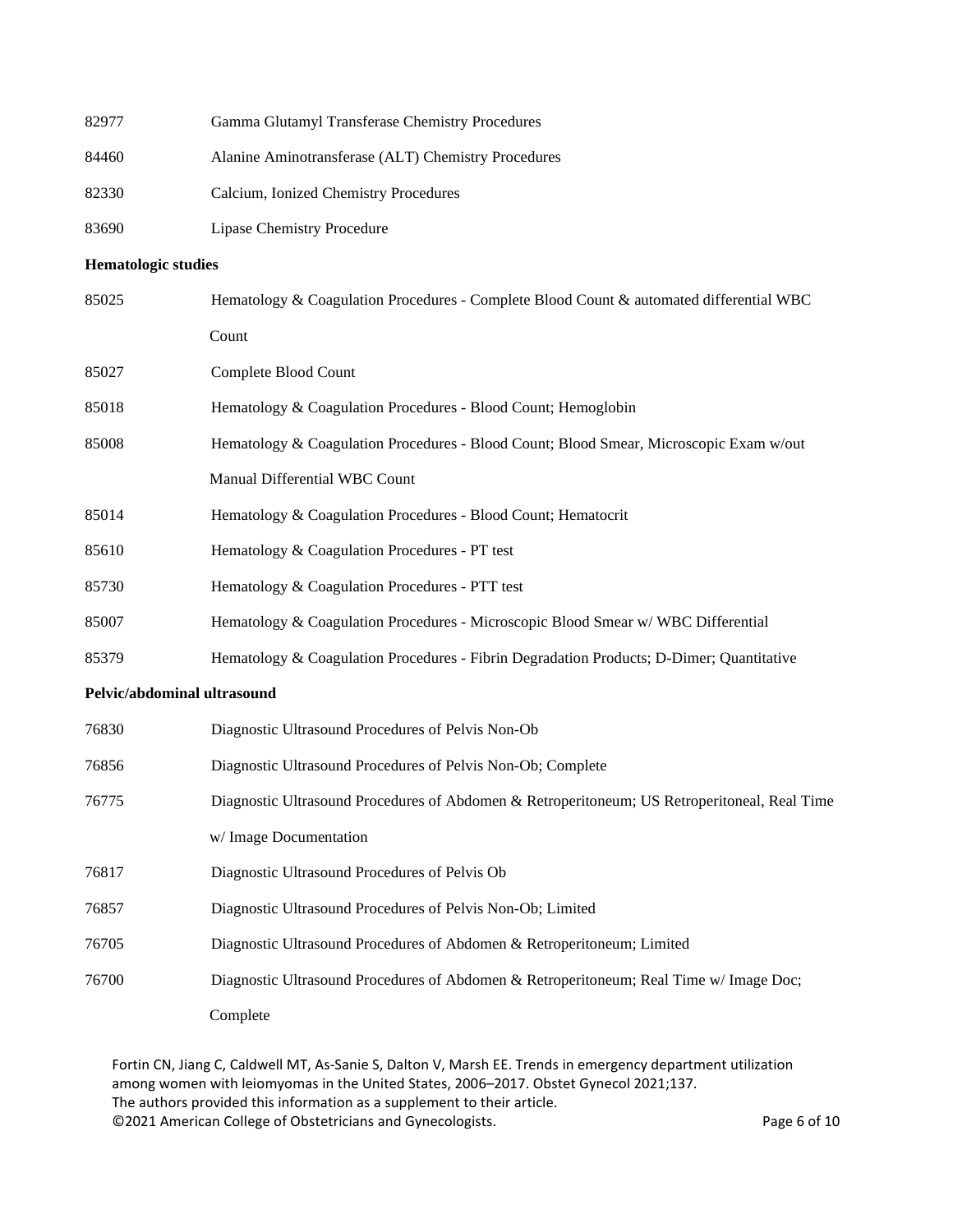| 76801 | Diagnostic Ultrasound Procedures of Pelvis Ob; real time $w$ image documentation, fetal $\&$ maternal  |
|-------|--------------------------------------------------------------------------------------------------------|
|       | eval, first trimester, transabdominal                                                                  |
| 93975 | Duplex scan of arterial inflow/venous outflow of abdominal, pelvic, or retroperitoneal organs;         |
|       | complete study                                                                                         |
| 76770 | Diagnostic Ultrasound Procedures of Abdomen & Retroperitoneum; Real time US of Retroperitoneum         |
| 93976 | Duplex scan of arterial inflow/venous outflow of abdominal, pelvic, or retroperitoneal organs; limited |
|       | study                                                                                                  |
| 76805 | Diagnostic Ultrasound Procedures of Pelvis Ob; real time w/ image documentation, fetal & maternal      |
|       | eval, after first trimester, transabdominal                                                            |

## **Urinalysis/Urine culture**

| 81000 | Urinalysis                                      |
|-------|-------------------------------------------------|
| 81001 | Urinalysis                                      |
| 81002 | Urinalysis                                      |
| 81003 | Urinalysis                                      |
| 81015 | Urinalysis                                      |
| 87086 | Microbiology Procedures - Urine Culture for UTI |
| 87088 | Microbiology Procedures - Urine Culture for UTI |

#### **STI/vaginitis screen**

| 87800 | Microbiology Procedures - Combined Chlamydia & Gonorrhea Testing                               |
|-------|------------------------------------------------------------------------------------------------|
| 87490 | Microbiology Procedures - Chlamydia Screen                                                     |
| 87491 | Microbiology Procedures - Chlamydia Diagnosis                                                  |
| 87591 | Microbiology Procedures - Neisseria Diagnosis                                                  |
| O0111 | Miscellaneous Drugs & Tests - Wet Mounts, Including Preparations of Vaginal, Cervical, or Skin |
|       | <b>Specimens</b>                                                                               |
| 86631 | Qualitative or Semiqualitative Immunoassays - Antibody to Chlamydia                            |

Fortin CN, Jiang C, Caldwell MT, As-Sanie S, Dalton V, Marsh EE. Trends in emergency department utilization among women with leiomyomas in the United States, 2006–2017. Obstet Gynecol 2021;137. The authors provided this information as a supplement to their article. ©2021 American College of Obstetricians and Gynecologists. Page 7 of 10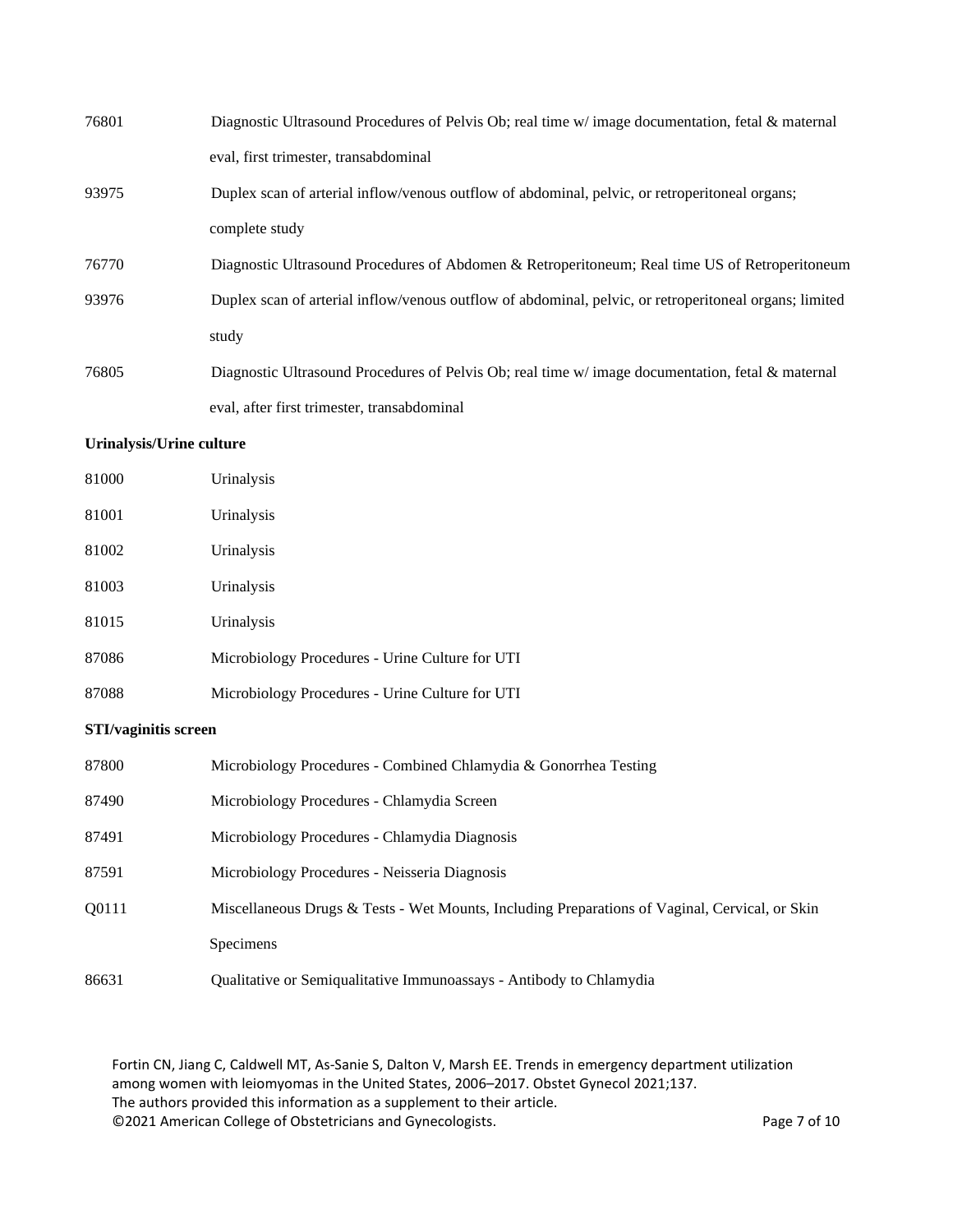| 87810                                                          | Microbiology Procedures - Chlamydia Trachomatis Antigen Detection by Immunoassay w/ Direct |
|----------------------------------------------------------------|--------------------------------------------------------------------------------------------|
|                                                                | <b>Optical Observation</b>                                                                 |
| 87210                                                          | Microbiology Procedures - Smear/Wet Mount                                                  |
| 86703                                                          | Qualitative or Semiqualitative Immunoassays - HIV 1/2 Antibody Screening Blood Testing     |
| 87480                                                          | Microbiology Procedures - Candida                                                          |
| 87590                                                          | Microbiology Procedures - Neisseria Diagnosis                                              |
| 87389                                                          | Microbiology Procedures - HIV Antigen/Antibody Combination                                 |
| 87510                                                          | Microbiology Procedures - Gardnerella                                                      |
| 87660                                                          | Microbiology Procedures - Trichomonas Vaginalis                                            |
| Therapeutic, Prophylactic, & Diagnostic Injections & Infusions |                                                                                            |
| 96375                                                          | Therapeutic, Prophylactic, & Diagnostic Injections & Infusions                             |
| 96374                                                          | Therapeutic, Prophylactic, & Diagnostic Injections & Infusions                             |
| 96367                                                          | Therapeutic, Prophylactic, & Diagnostic Injections & Infusions                             |
| 96366                                                          | Therapeutic, Prophylactic, & Diagnostic Injections & Infusions                             |
| 96372                                                          | Therapeutic, Prophylactic, & Diagnostic Injections & Infusions                             |
| 96376                                                          | Therapeutic, Prophylactic, & Diagnostic Injections & Infusions                             |
| 96365                                                          | Therapeutic, Prophylactic, & Diagnostic Injections & Infusions                             |
| 90772                                                          | Therapeutic, Prophylactic, & Diagnostic Injections & Infusions                             |
| 90776                                                          | Therapeutic, Prophylactic, & Diagnostic Injections & Infusions                             |
| 90765                                                          | Therapeutic, Prophylactic, & Diagnostic Injections & Infusions                             |
| 90775                                                          | Therapeutic, Prophylactic, & Diagnostic Injections & Infusions                             |
| 90774                                                          | Therapeutic, Prophylactic, & Diagnostic Injections & Infusions                             |
| <b>Pregnancy test</b>                                          |                                                                                            |
| 81025                                                          | Urinalysis/Urine Pregnancy Test                                                            |

- b-hCG Chemistry Procedures
- hCG Chemistry Procedure

Fortin CN, Jiang C, Caldwell MT, As-Sanie S, Dalton V, Marsh EE. Trends in emergency department utilization among women with leiomyomas in the United States, 2006–2017. Obstet Gynecol 2021;137. The authors provided this information as a supplement to their article. ©2021 American College of Obstetricians and Gynecologists. Page 8 of 10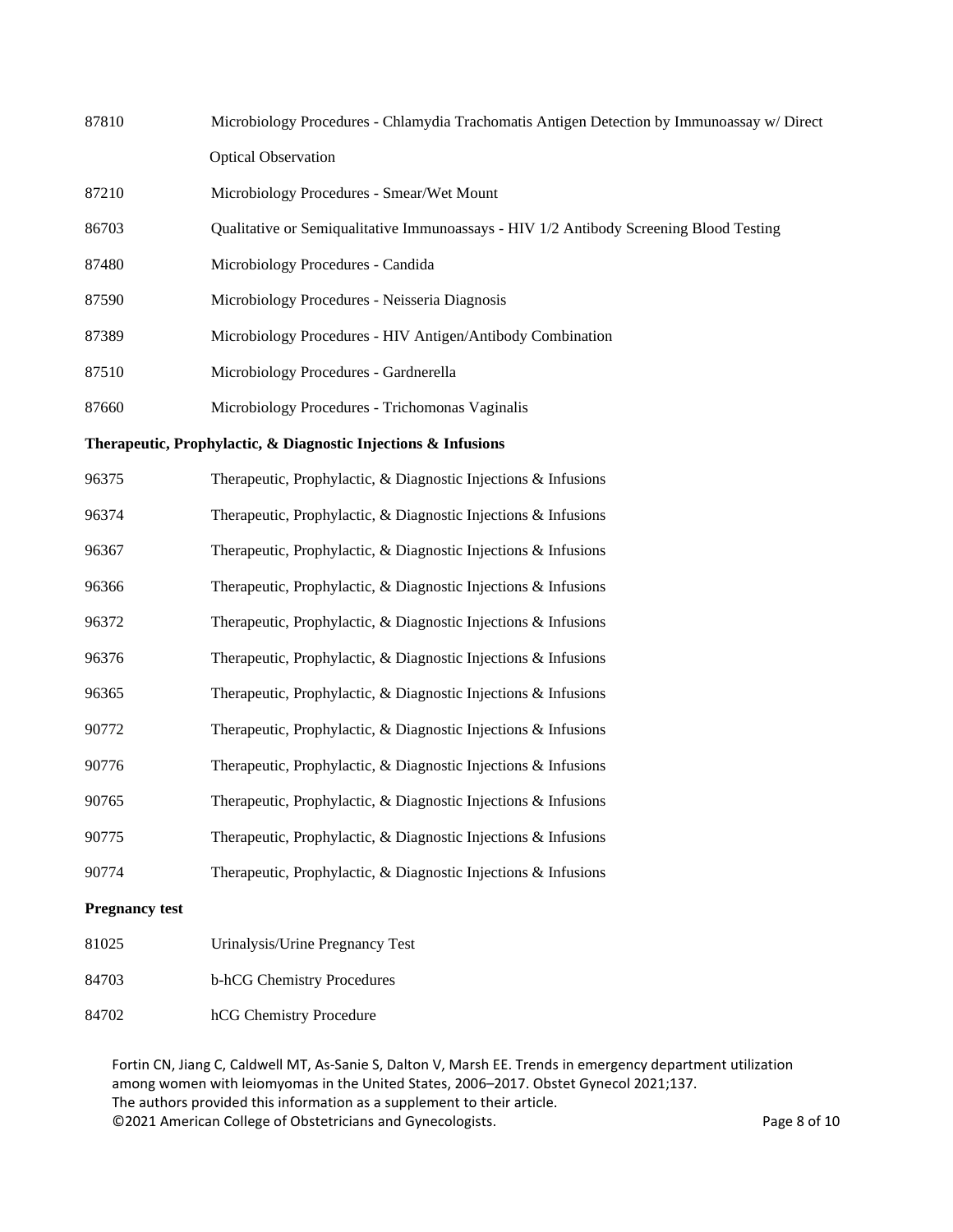## **CT abdomen/pelvis**

| 74177               | Diagnostic Radiology of Abdomen - CT Abdomen & Pelvis w/ Contrast                                           |
|---------------------|-------------------------------------------------------------------------------------------------------------|
| 74176               | Diagnostic Radiology of Abdomen - CT Abdomen & Pelvis                                                       |
| 72193               | Diagnostic Radiology of Spine & Pelvis - CT, Pelvis w/ Contrast Material                                    |
| 74160               | Diagnostic Radiology of Abdomen - CT Abdomen w/ Contrast Material                                           |
| 74150               | Diagnostic Radiology of Abdomen - CT Abdomen w/out Contrast                                                 |
| 72192               | Diagnostic Radiology of Spine & Pelvis - CT, Pelvis w/out Contrast                                          |
| 74178               | Diagnostic Radiology (Imaging) Procedures of Abdomen; CT Abdomen & Pelvis w/out Contrast                    |
|                     | Followed by Contrast                                                                                        |
| 74170               | Diagnostic Radiology (Imaging) Procedures of Abdomen; CT w/out contrast, followed by contrast               |
| <b>Blood typing</b> |                                                                                                             |
| 86900               | Transfusion Medicine Procedures - Blood Typing for ABO                                                      |
| 86901               | Transfusion Medicine Procedures - Blood Typing for Rh (D) antigen                                           |
| 86850               | Transfusion Medicine Procedures - RBC Antibody Screen                                                       |
| 86885               | Transfusion Medicine Procedures - Antihuman Globulin Test (Coombs), Indirect                                |
| 86923               | Transfusion Medicine Procedures - Compatibility Test Each Unit                                              |
| 86880               | Transfusion Medicine Procedures - Antihuman Globulin Test (Coombs), Direct                                  |
| 86920               | <b>Transfusion Medicine Procedures - Compatibility Testing</b>                                              |
| 86922               | Transfusion Medicine Procedures - Compatibility Test Each Unit; Antiglobulin Technique                      |
| 86870               | Transfusion Medicine Procedures - RBC Antibody ID                                                           |
| <b>IV</b> hydration |                                                                                                             |
| 96361               | <b>Hydration Infusion</b>                                                                                   |
| J7050               | Drugs, Administered by Injection - Infusion, Normal Saline                                                  |
| 96360               | <b>Hydration Infusion</b>                                                                                   |
| J7030               | Normal Saline Infusion                                                                                      |
| J7040               | Drugs, Administered by Injection - Infusion, Normal Saline, Sterile                                         |
|                     | Fortin CN, Jiang C, Caldwell MT, As-Sanie S, Dalton V, Marsh EE. Trends in emergency department utilization |

among women with leiomyomas in the United States, 2006–2017. Obstet Gynecol 2021;137. The authors provided this information as a supplement to their article. ©2021 American College of Obstetricians and Gynecologists. Page 9 of 10